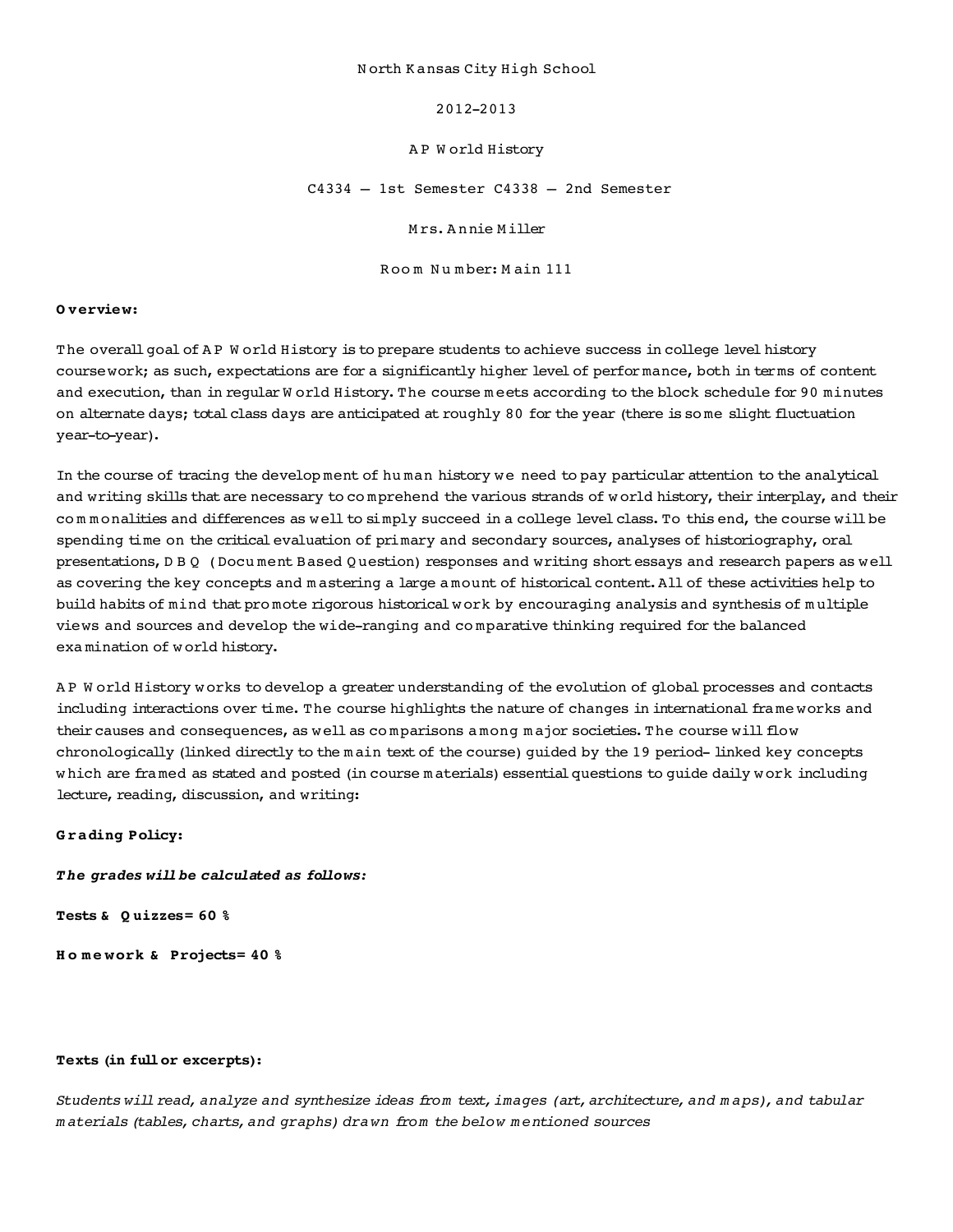Stearns, Peter N, et al. *World Civilizations: The Global Experience*. New York: Pearson/Long man, AP ed., 5th ed., 2007. – M ain class text

Stearns, Peter N, et al. *Docu ments in World History, Vols. 1 and 2, 5/E*. New York: Prentice Hall, 2008. – Main primary source docu ment reader

*W orlds of History.* Vols. 1 and 2. Ed. Kevin Reilly. B oston: Bedford/St. M artin's, 20047 (Editions 1 through 3).

H ochschild, A da m. *King Leopold's G host, A Story Of Greed, Terror, And H eroism In C olonial Africa.* First. B oston: M ariner B ooks, 1999.

Dia mond, Jared. *G uns, G er ms, and Steel.* N e w York: N orton, 1999.

Beah, Ish mael. *Along W ay Gone: Me moirs of a Boy Soldier*. First. New York: Sarah Crichton Books, 2007.

B ulliet, R. W.,Crossley, P.K., H eadrick, D.R., Hirsch, S. W., Johnson, L.L., N orthrup, D. (2005). The Earth and Its Peoples. B oston: H oughton M ifflin C o m pany

Reader: *Discovering The Global Past, A Look At The Evidence,* 3/e, Volu me I: To 1650, M erry E. W iesner, et al

Reader: *Discovering the Global Past, A Look At the Evidence,* 3/e, Volu me II: Since 1400, M erry E. W iesner, et al

*D ocu ments in W orld History: Volu me 1. 3rd ed.* by Stearns, et al. (Prentice H all, 2003) *D ocu ments in W orld History: Volu me 2. 3rd ed.* by Stearns, et al. (Prentice H all, 2003) **Assess ment:**

Your perfor mance in this course will be measured in a wide variety of methods. Your grade will be comprised of scores achieved on w ork including, but not limited to, research papers, exhibitions of kno wledge, debates, inclass reading and reflection, quizzes and tests. The quizzes will be over m aterial fro m assigned readings and/or in-class activities and will occur approximately once every two weeks. Your test will vary in their composition. All tests, however, will have sections of multiple choice questions, short answer, and/or an AP Exam style "Free Response Q uestion" (Docu ment Based Q uestion, C ontinuity and C hange O ver Ti me and a C o m parative question.) Each one of the three A P exa m style questions will be used m ultiple times throughout the year in order to prepare you for the A P Exa m. See below for a brief description of each type of question.

#### **Tests**

Students can expect an exa m at the end of each U nit. A ny missed test due to a legal absence is to be m ade up during seminar or after school. Any test missed due to an illegal absence will result in an auto matic zero.

#### **Q uizzes**

There will be several quizzes including pop quizzed spaced throughout the se mester

#### **H o m e work/Notebooks**

M ost ho me work will be given in the form a cu mulative notebook. Students are expected to provide a 3 ring binder. For each unit students will be expected to co mplete a: timeline, top ten list (the ten m ost important people, places or events that occurred during this time), a m ap, a drawing of an important event, person or place, an acade mic vocabulary list with operational definitions, and a writing assign ment (including but not limited to D B Q, C C O T, C o m parative Essay's, book notes or outlines, or chapter su m mary).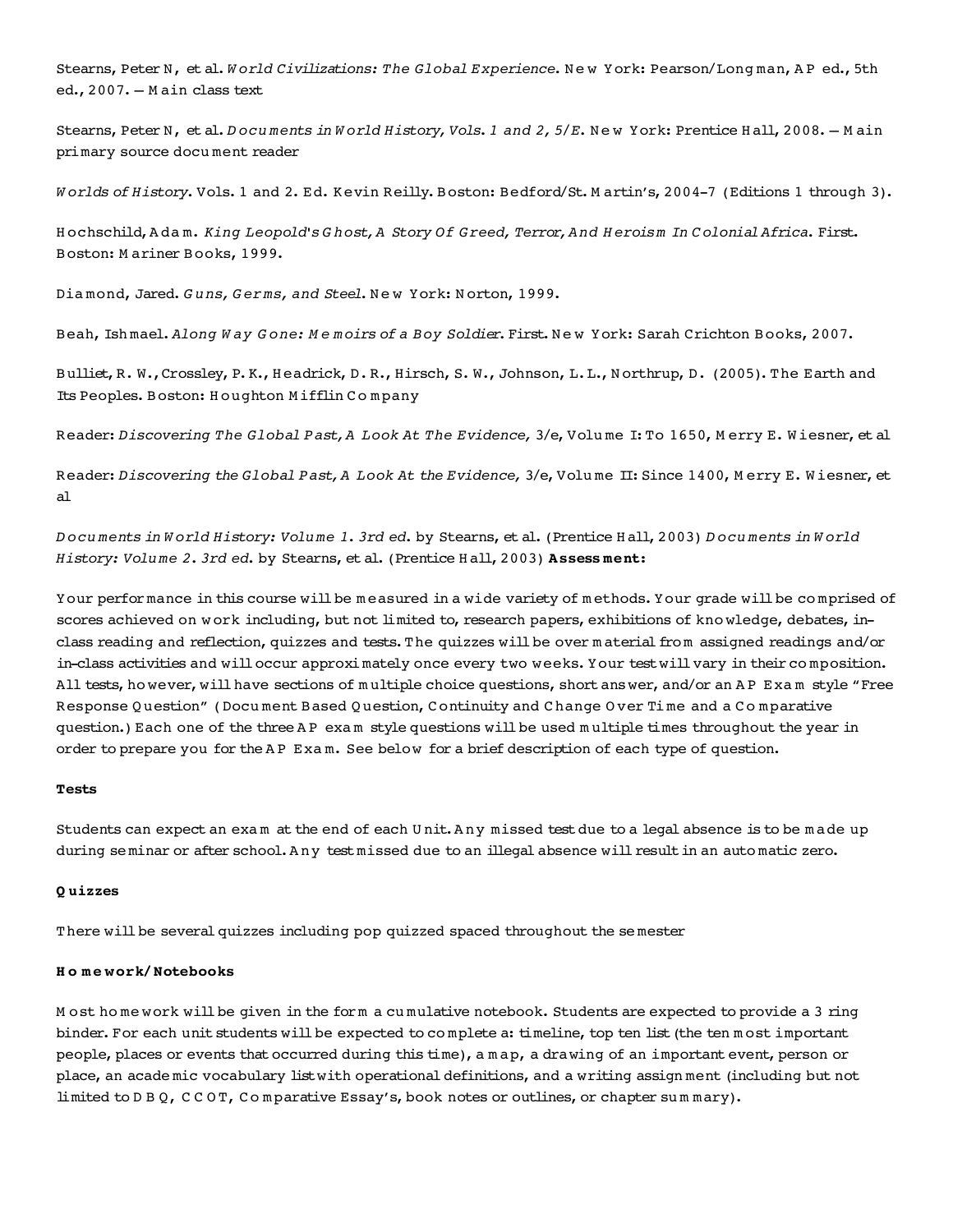**B ook R eport:** Students will read a book and report on the historical significance of the topic. B ooks can be found in the N orth K ansas City Library. Possible suggestions are *King Leopolds G host, Salt, G uns G er ms and Steal, Along W ay G one* and others. List to be handed out with scoring rubric at time of the assign ment.

**Essays:** The class will be practicing the three types of essays focused on by the AP Exam: the D B Q, or Docu ment Based Question, the Comparative, and the Continuity and Change Over Time. Each of these skills will be taught in class and co mpleted over a period of time in class. Students will review and evaluate each other's essays in class using the standards of grading used by A P graders. Each U nit will have at least one writing assign ment.

### **D ocu ment B ased Q uestion:**

The purpose of the D ocu ment Based Q uestion (DBQ) is to evaluate your ability to analyze and ans wer a question using primary docu ments (Ne wspaper articles, photographs, m aps, interviews etc.) It is important to exa mine the m essage of the docu ment as w ell as its perspective. students will analyze primary sources for two or m ore of the following features: historical context, purpose and/or intended audience, the author's point of view, type of source or argu ment and tone. You will be practicing writing, answering and grading D B Q's throughout the entirety of this class.

# **C o ntinuity and C hange O ver Ti me:**

This essay evaluates your ability to exa mine and analyze continuities and changes that have taken place over a specific a mount of time. It is important to support your answer with contextual examples from history. You will also engage in m ultiple C C O T exercises throughout this class.

### **C o m parative Q uestions:**

This question will ask you to co mpare the develop ments of two societies or regions. The question will focus on the m ajor the mes of the course listed above. You m ay have the opportunity to choose different societies or regions for exa mination. You will also engage in m ultiple co mparative exercises throughout this class.

# **Pri mary Sources/Secondary Sources Sa m ple Assign ment: R eadings:**

bio of C onfucius http://w w w.confucius.org/intro/edbio.htm , C o m parison of C onfucius and Socrates http://www.san.beck.org/C & S-Contents.html , Reading life of Siddhartha Gautama http://w w w. met museu m.org/toah/hd/buda/hd\_buda.htm, Excerpts *Iliad and O dyssey* students to analyze primary and secondary sources for two or m ore of the following features: historical context, purpose and/or intended audience, the author's point of view, type of source or argu ment and tone.

For the rest of the year, we will do similar assign ments for each of the six time periods of the course. The assign ments will require students to do:

• Societal Comparisons for which we will use primary and secondary sources such as religious and political texts, images of architecture and art, and historical quantitative data to gather evidence for supporting written argu ments (essays) about the similarities and differences between societies that developed in the sa me time period but in different parts of the w orld.

· Leader A nalyses for which we will analyze mostly primary sources to compare the basis of leaders' claims to po wer and the effects of their rule. W e also will analyze those primary sources by and about political and religious leaders to practice identifying the purpose, point of view, and limitations of historical primary sources.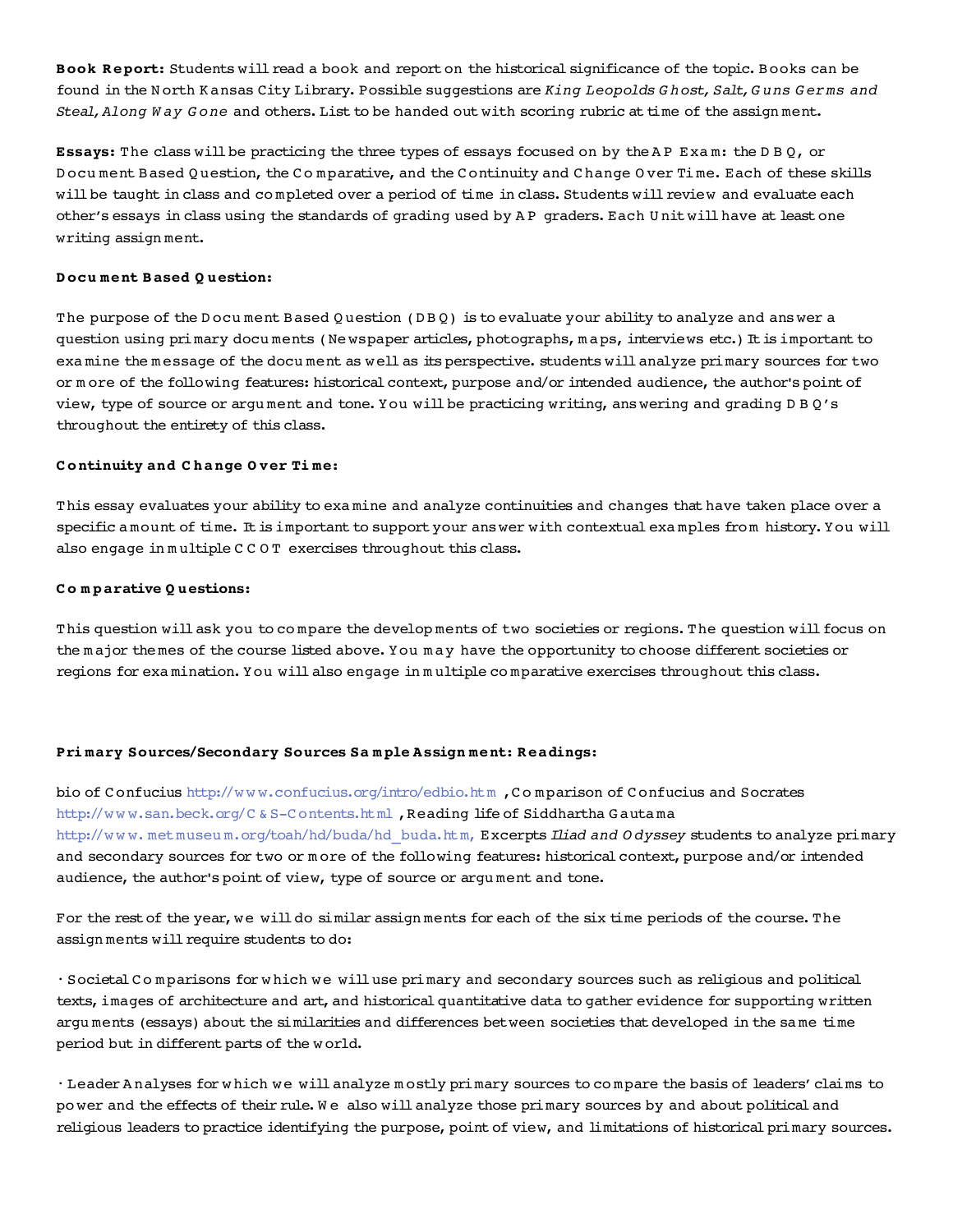• C onflict A nalysis for w hich w e will use primary and secondary sources including historical data to analyze the causes and effects of conflicts

• Change and continuity analyses for w hich we will use primary and secondary sources to trace the patterns of develop ment for imperial do mination, expansion of trade routes, spread of belief syste ms, industrial m ass production, and w arfare. There will be essays analyzing change and continuity as well as source-based assess ments, similar

to docu ment based questions, that will require formal written argu ments explaining changes and continuities.

• M a p analyses will involve the creation of annotated m aps that sho w the changes and continuities in the five the mes: effects of interactions on people and the environ ment, cause of the creation of ne w political syste ms, spread of agricultural develop ments, and causes and effects of migrations.

• Periodization debates will require students to form s mall tea ms to research and rank at least three significant events that happened 100 years before and 100 years after the beginning and the ending dates for the six A P W H periods. Students will argue w hether they agree with the beginning and ending dates for each of the six A P W H time periods or if they would propose a new periodization based on conclusions from their research.

**R eading:**Reading is central to building kno wledge independently; as such there will be *significant* reading assign ments. These assign ments will be from both the text and occasional supple mental readings. We will have *chapter reading quizzes roughly once every class period.*

#### **M iscellaneous Ite ms:**

*Absences:* A ny unexcused absence will result in the possible loss of any points for any activity or assign ment for that day. If the absence is excused then the student must come to the instructor for make-up work; *it is the student' s responsibility to keep up with assign ments and inclass w ork.*

*Late W ork:* Late w ork is not accepted.

*Acade mic H onesty:* C heating, passing notes in a test situation, copying, plagiarism (stealing entire papers or large seg ments of text without noting from where it came), and other forms of acade mic dishonesty will be dealt with sternly.

**T he mes:**Throughout this course, you will be asked to analyze the processes and causes of the continuity and change that has guided the course of history. To help you arrange societies and periods into a larger fra me work, we will be focusing on five major the mes of history:

- 1. Interactions between hu mans and the environ ment
	- De mography and disease
	- M igration
	- Patterns of settlement
	- Technology
- 2. Development and interaction of cultures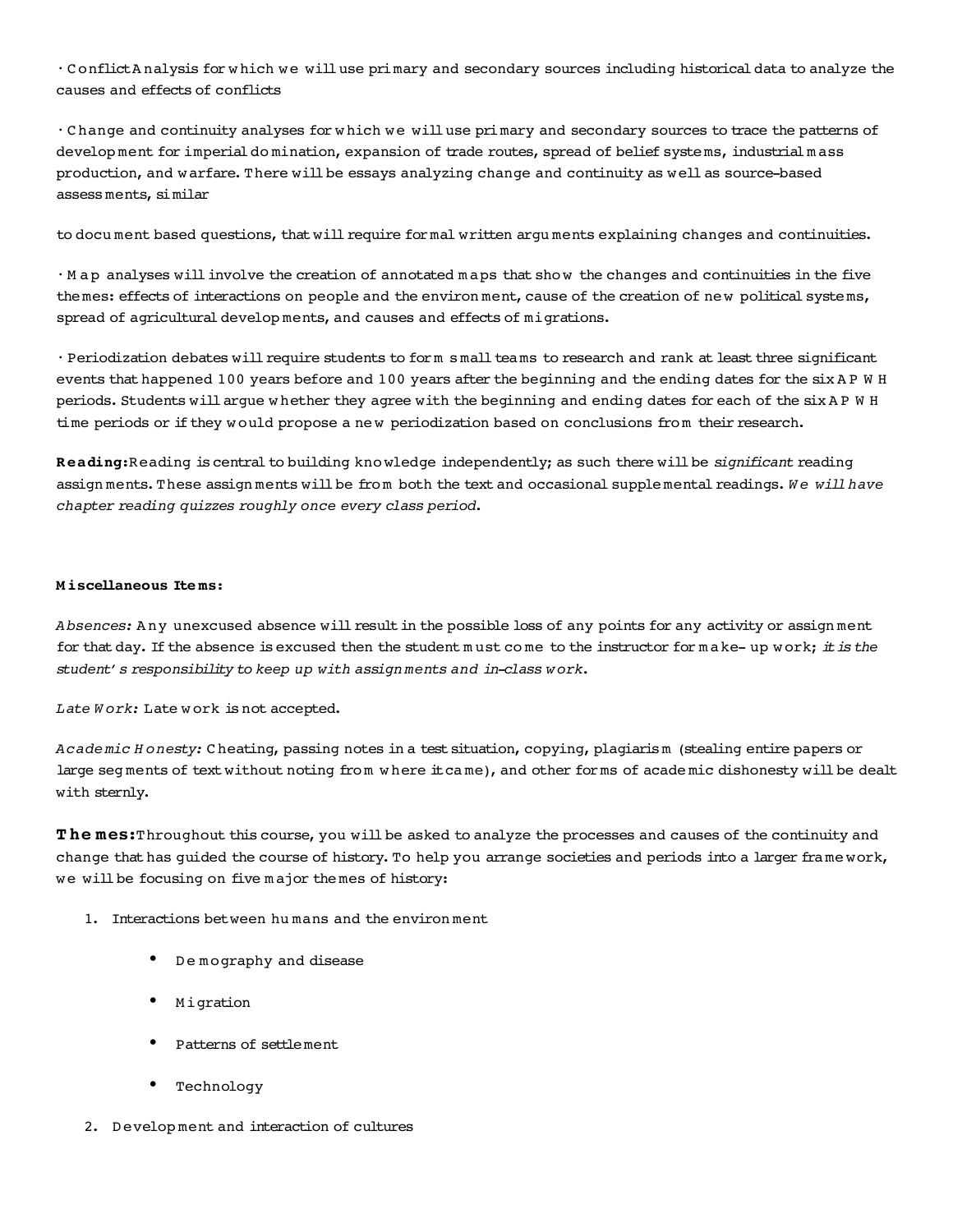- Religions
- Belief syste ms, philosophies, and ideologies
- Science and technology
- The arts and architecture
- 3. State-building, expansion, and conflict
	- Political structures an forms of governance
	- E m pires
	- N ations and nationalism
	- Revolts and revolutions
	- Regional, transregional, and global structures and organizations
- 4. Creation, expansion, and interaction of econo mic syste ms
	- A gricultural and pastoral production
	- Trade and co m merce
	- Labor syste ms
	- Industrialization
	- Capitalism and socialism
- 5. Development and transformation of social structures
	- G ender roles and relations
	- Fa mily and kinship
	- Racial and ethnic constructions
	- Social and econo mic classes

These the mes will share an equal importance in this class and will be used throughout the entirety of the curriculu m.

**C o urse O utline:** M ajor assign ments are listed inside the six m ajor periodizations. Assign ments and schedule are subject to change; notice of changes will be declared in class. The C hapters in the left colu mn refer to " World Civilizations."

**Period 1: Technological and E nviron mental Transfor mations, to c. 600 B. C.E. K ey**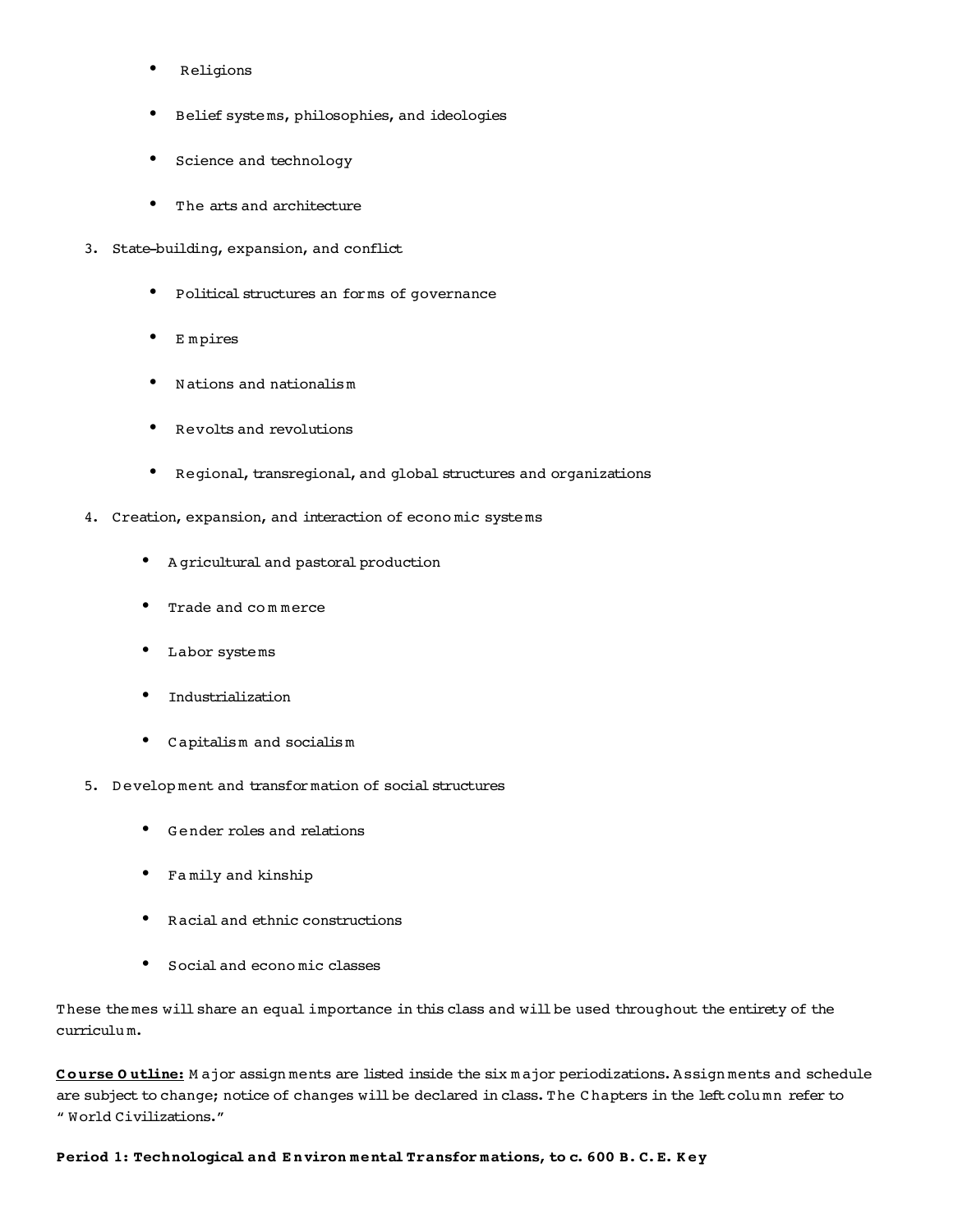# Concept 1.1. Big Geography and the Peopling of the Earth

• In w hat ways can the environ ment shape hu man societies?

### **K ey C o ncept 1.2.** The N eolithic Revolution and Early A gricultural Societies

- To what extent can human adaptation create a new reality for a civilization?
- In w hat ways are agriculture and pastoralism responsible for the develop ment of hu man societies?
- **K ey C o ncept 1.3.** The D evelop ment and Interactions of Early A gricultural, Pastoral, and Urban Societies

W hy do some civilizations flourish w hile others flounder?

How can culture unify a society?

Why did states form within civilizations?

### Period 2: Organization and Reorganization of Human Societies, c. 600 B.C.E. to c. 600 C.E.

**K ey C o ncept 2.1.** The D evelop ment and C odification of Religious and C ultural Traditions

- H o w have cultural and religious belief syste ms impacted the ideas of people in various cultural groups?
- In w hat ways have artistic expression reflected the m ood and concerns of the society in w hich they w ere created?

**Key Concept 2.2.** The Development of States and Empires

- H o w do e mpires expand and decline?
- H o w have technological changes impacted individuals and societies?

**K ey C o ncept 2.3.** E mergence of Transregional N etworks of C o m m unication and Exchange

- H o w have technological changes impacted individuals and societies?
- W h at are the costs and benefits of trade and other global interactions?

Period 3: Regional and Transregional Interactions, c. 600 C.E. to c. 1450 Key Concept 3.1. Expansion and Intensification of Communication and Exchange Networks

- H o w have technological changes impacted individuals and societies?
- Wh at are the effects of human migration on linguistic diversity?
- How do interactions produce change in social customs, practices, traditions or linguistic communities?

### **K ey C o ncept 3.2.** C ontinuity and Innovation of State For ms and Their Interactions

Why do empires and cities expand and decline?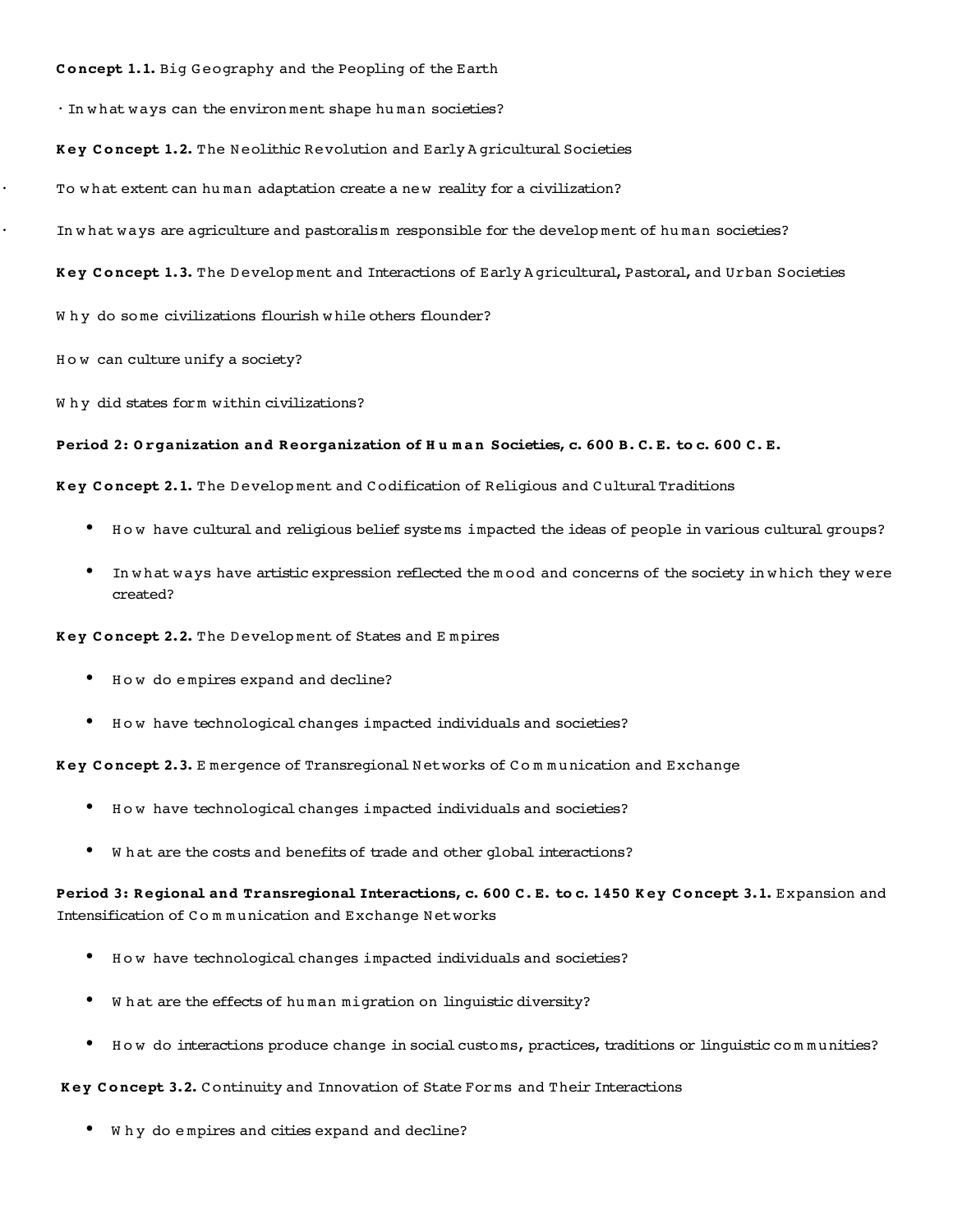# **K ey C o ncept 3.3.** Increased Econo mic Productive Capacity and Its C onsequences

- W h at are the costs and benefits of trade and other global interactions?
- Why do societies organize their economic systems in different ways?
- Wh at are the patterns of economic growth and decline?

Period 4: Global Interactions, c. 1450 to c. 1750 Key Concept 4.1. Globalizing Networks of Communication and Exchange

- H o w does scarcity of resources affect decision m aking by individuals, groups, and govern ments?
- Why are some countries wealthier than others?
- H o w have technological changes impacted individuals and societies?
- W h at are the costs and benefits of trade and other global interactions?
- Do historical models of economic systems that developed in the past help explain the economies in the present?
- W h at is the relationship between technological advances and artistic m ove ments?

**K ey C o ncept 4.2.** N e w For ms of Social Organization and M o des of Production

• H o w do hu man responses to physical conditions shape the develop ment of religions and cultural syste ms?

**K ey C o ncept 4.3.** State C onsolidation and Imperial Expansion

W h at defines political legitimacy, power, and authority?

### **Period 5: Industrialization and Global Integration, c. 1750 to c. 1900**

**K ey C o ncept 5.1.** Industrialization and Global Capitalism

- Wh at are the patterns of economic growth and decline?
- W h at impact do geography and the availability of resources have on the processes of industrialization and the patterns of trade?
- H o w does scarcity of resources affect decision m aking by individuals, groups and govern ments?
- Why are some countries wealthier than others?

#### **Key Concept 5.2.** Imperialism and Nation-State For mation

• H o w does scarcity of resources affect decision m aking by individuals, groups and govern ments?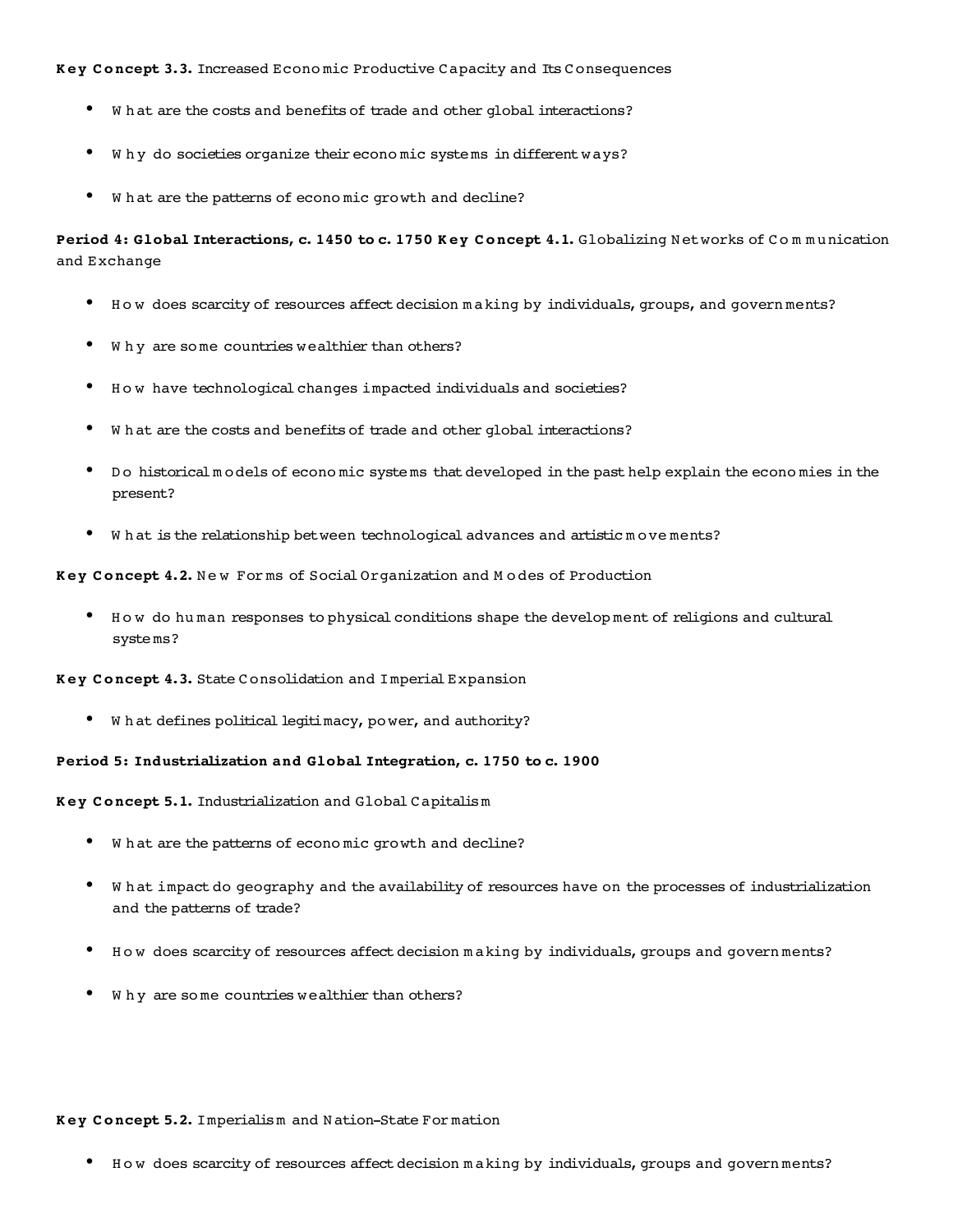Why are some countries wealthier than others?

**K ey C o ncept 5.3.** N ationalism, Revolution, and Refor m

- H o w have people atte mpted to redefine the role of govern ment in society?
- H o w or w hy do political syste ms change?

#### **K ey C o ncept 5.4.** Global M igration

• H o w has globalization changed de mographic patterns and the concept of the "nation state"?

### **Period 6: A ccelerating Global C hange and R ealign ments, c. 1900 to the Present**

**K ey C o ncept 6.1** Science and the Environ ment

- W h at is the relationship between scientific discovery and technological advance ment?
- H o w have hu mans m odified their physical setting to m eet their social, political, and econo mic needs?
- W h at are the consequences of hu man choices for use of the environ ment?

# **K ey C o ncept 6.2** Global C onflicts and Their C onsequences

- To w hat extent do attitudes about global and regional conflicts differ?
- H o w have countries, groups, and individuals atte mpted to redefine their global and regional po wer and influence?

**Key Concept 6.3** New Conceptualizations of Global Economy, Society, and Culture

- How are cultures-including folk and popular-trans mitted, preserved and changed?
- Why do empires expand and decline?
- H o w have hu man responses to physical conditions shaped the develop ment of international hu manitarian organizations?

Throughout the course the five m ajor the mes delineated by C ollege B oard are used to create linkages across time and place:

• Interaction between hu mans and the environ ment including de mography and disease, migration, patterns of settlement, and technology

• D evelop ment and interaction of cultures including religions; belief syste ms, philosophies, and ideologies; science and technology; and the arts and architecture

• Statebuilding, expansion, and conflict including political structures and forms of governance; e mpires; nations and nationalism; revolts and revolutions; and regional, transregional, and global structures and organizations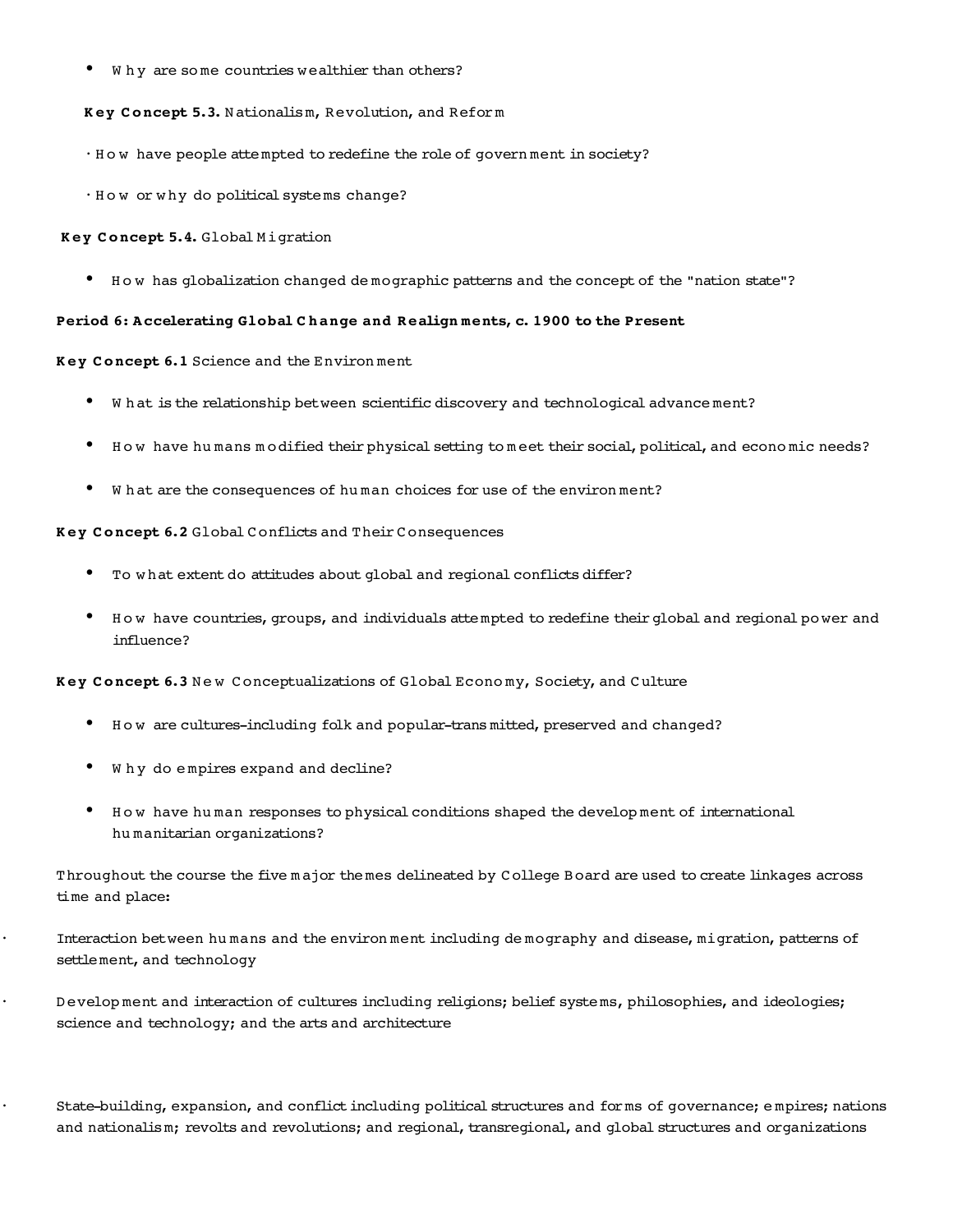Creation, expansion, and interaction of economic systems including agricultural and pastoral production, trade and commerce, labor systems, industrialization, and capitalism and socialism

Development and transformation of social structures including gender roles and relations, family and kinship, racial and ethnic constructions, and social and economic classes Class

# **Content and Pacing**

Part 1: Origins of Man to Early Civilizations: 2.5 Million - 1000 B.C.E (5 class periods) Brief over view of early man: Read Chapter 1 - Hunters and Gatherers - Pages 8-29 Key Concepts: Civilization and Neolithic Revolution Civilizations Covered: Mesopotamia, Sumerians, Babylonians, Early Egypt, Early Indus River Valley, Early China (Shang), Early Phoenicia, Current Stone Age civilizations in Papua New Guinea Reading Assignments: Chapter 1 Stearns, Guns Germs and Steel: Yali's Question, discussion and paper Assignments: Short Essay over Yali's Question (prolog Guns, Germs and Steal), Time line of early civilizations, Operational Definitions over Vocabulary, M ap, Top 10 list. Socratic Seminar discussing the findings of anthropologists, biologist and linguist on the people of Papua New Guinea and their contributions to history of past civilizations.

# $1$ st Exam

Part 2: The Classical Period: 1000 B.C.E - 500 C.E. (12 Class Periods) Classical Period Civilizations: China (Zhou, Qin, Han) India (Harappa, Mauryan, Gupta), Persian Empire, Greece, Rome: including Carthage and North Africa, Also Kush, Axum and Ethiopia, Maya, Inca, Teotihuacan, and Olmec Key Concepts: Confucianism, Daoism, Legalism, Hinduism, Democracy, Republic, Nomads and trade, Readings: Chapter 2 Sterns, bio of Confucius http://www.confucius.org/intro/edbio.htm , Comparison of Confucius and Socrates http://www.san.beck.org/C&S-Contents.html , Reading life of Siddhartha Gautama http://www.metmuseum.org/toah/hd/buda/hd buda.htm, Excerpts Iliad and Odyssey students to analyze primary and secondary sources for two or more of the following features: historical context, purpose and/or intended audience, the author's point of view, type of source or argument and tone.

Assignments: Comparison Essay between China and India, Time line of each civilization, Operational Definitions over Vocabulary, Map ID's, Top 10 list.

Compare and Contrast Confucianism, Daoism, Legalism, Hinduism attitudes in the classical period and their effect on governments through the use of primary documents, focusing on contributions and outcomes.

 $Exam<sub>2</sub>$ 

Part 3: The Postclassical Period; New Religions and New Commerce 500-1450 C.E. (15 Classes)

Ideas and Civilizations: Rise and Spread of Islam (Middle East, South and Southeast Asia, Africa) Byzantium, Western Europe, A mericas on the Eve of Invasion, Chinese, Japan, Korea, and Vietnam, Chinggis Khan to Timur

Key Concepts: Cultural diffusion and the spreading of ideas, the rise of Religion and the impacts of Inventions.

Readings: Chapters 6, 8, 9, 11, 12, 13, 14 Stearns Essay over excerpts from a Thousand and One Nights, and Excerpts from the Quran, A World traveler in India students to analyze primary sources for two or more of the following features: historical context, purpose and/or intended audience, the author's point of view, type of source or argument and tone.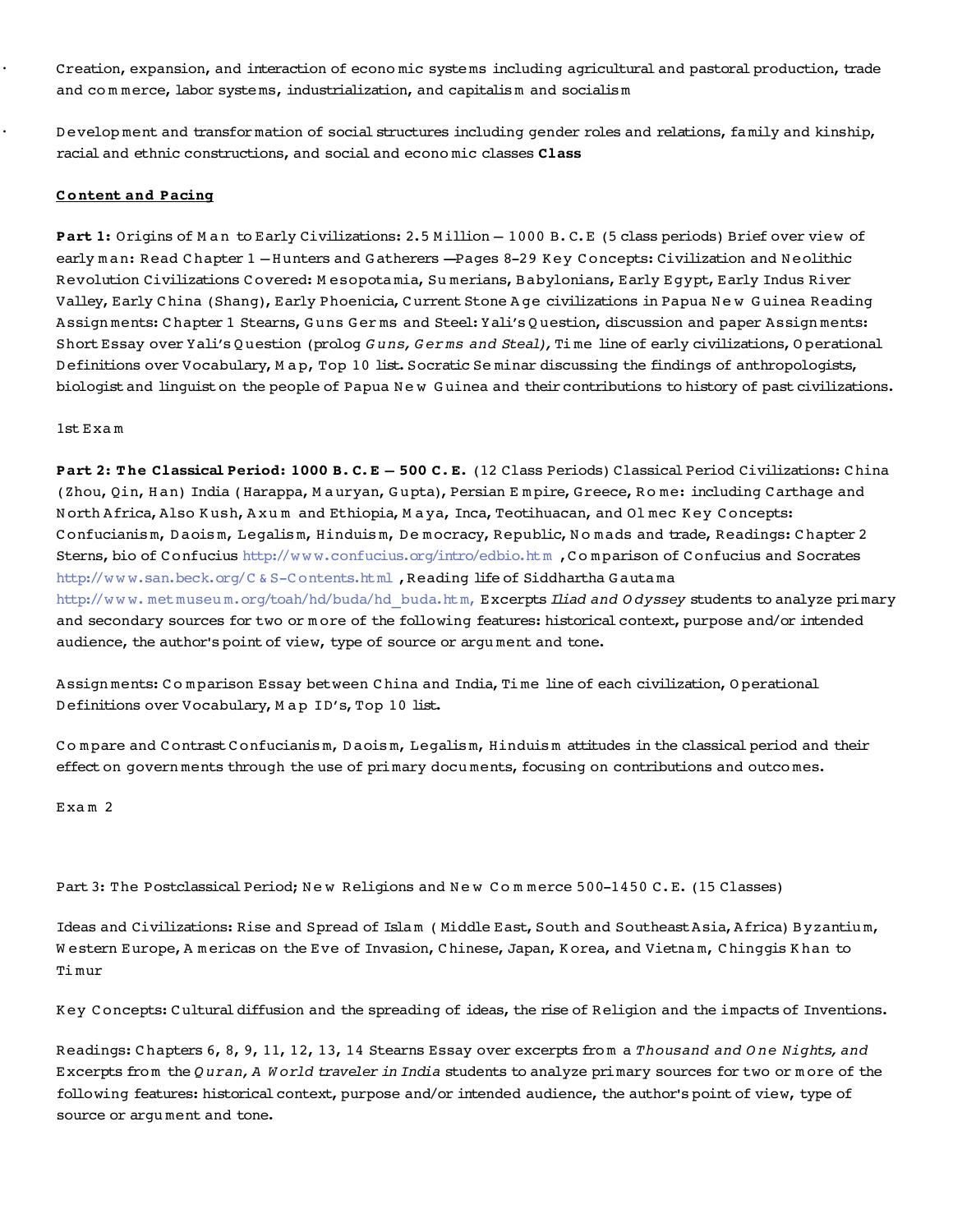Assign ments: Essay Change over time: W h at events and circu mstances led to the sudden rise and spread of Islam? Time line of each civilization, Operational Definitions over Vocabulary, Map ID's, Top 10 list.

Exam 3

Part 4: The Early M odern Period. 1450-1750 (16 Class Periods) Ideas and Civilizations: The W orld Economy, Rise of Russia, Early Latin A merica, Africa and the

Africans in the A ge of the Atlantic Slave Trade, M uslim e mpires, M ing C hina, Japan

K ey C oncepts: The C olu mbian Exchange, Impact of G uns, C hanges in technology i.e. navigational tools and shipbuilding, Expansion of the W est, Scientific Revolution, Slavery and Hu man Society

Readings: C hapters 16, 17, 18, 20 and 22 Stearns. C hristopher C olu mbus, *1492 Expedition report to Spanish M o narchy, An African' s D escription of the middle passage, The Great ships of the Ming.*

Assign ments: D B Q Reactions to rising role of the W est: Ti me line of each civilization, O perational Definitions over Vocabulary, Map ID's, Top 10 list.

Exa m 4

Part 5: The Dawn of the Industrial A ge 1750-1914 (16 Class Periods)

Ideas and Civilizations: A ge of Revolutions, French Revolution, Industrial Revolution, Atlantic Revolution, A m erican Revolution, The rise of Asian and African middle class, R ussia and Japan, Otto man E m pire, Qing E m pire, Imperialism/Colonialism in A ustralia, India and Africa, R ussian Revolution

K ey C oncepts; Revolutions, Capitalism, C olonialism, European Globalization, W estern Education

Readings: C hapters 23, 24,25,26 and 27 Stearns. Excerpt fro m: *The Bon M arche.* (Essay on the co mparison of historic and present day shopping experience as described in The B on M arche and personal experience) Excerpt from The Straw Man, The Rise and Fall of the Qing Empire.

Assign ments C o m parison Essay of Revolutions students pick 2 of topics discussed. Top Ten List, Ti me line of events, M a p ID's, O perational Definitions over Vocabulary and Drawing of M ost Important Event.

Exa m 5

Part 6: The Newest Stage of World History (10 Class Periods)

Ideas and Civilizations: W orld W ar I, W orld W ar II, the period in between the w ars, Post W orld W ar II winners and losers, Latin A m erica, the C old W ar, N ation B uilding, Africa, Asia and the M iddle East in a period of Independence

K ey C oncepts: N ation building, C old W ar Politics, N ationalism, Globalism, M ilitarism, The Econo mics of W ar, Pacific Rim Growth, Human Rights, The Spread of Democracy, Communism and Capitalism.

Readings: C hapters 28, 29, 30, 32, 33, 34 and 35 C old W ar Speech ( Winston C hurchill) Eulogy for B obby K ennedy.

Assign ments: Comparison Essay of state of the world after the great wars, winners and losers. Maps, Top Ten Lists, O perational D efinitions over Vocabulary, Ti me Line.